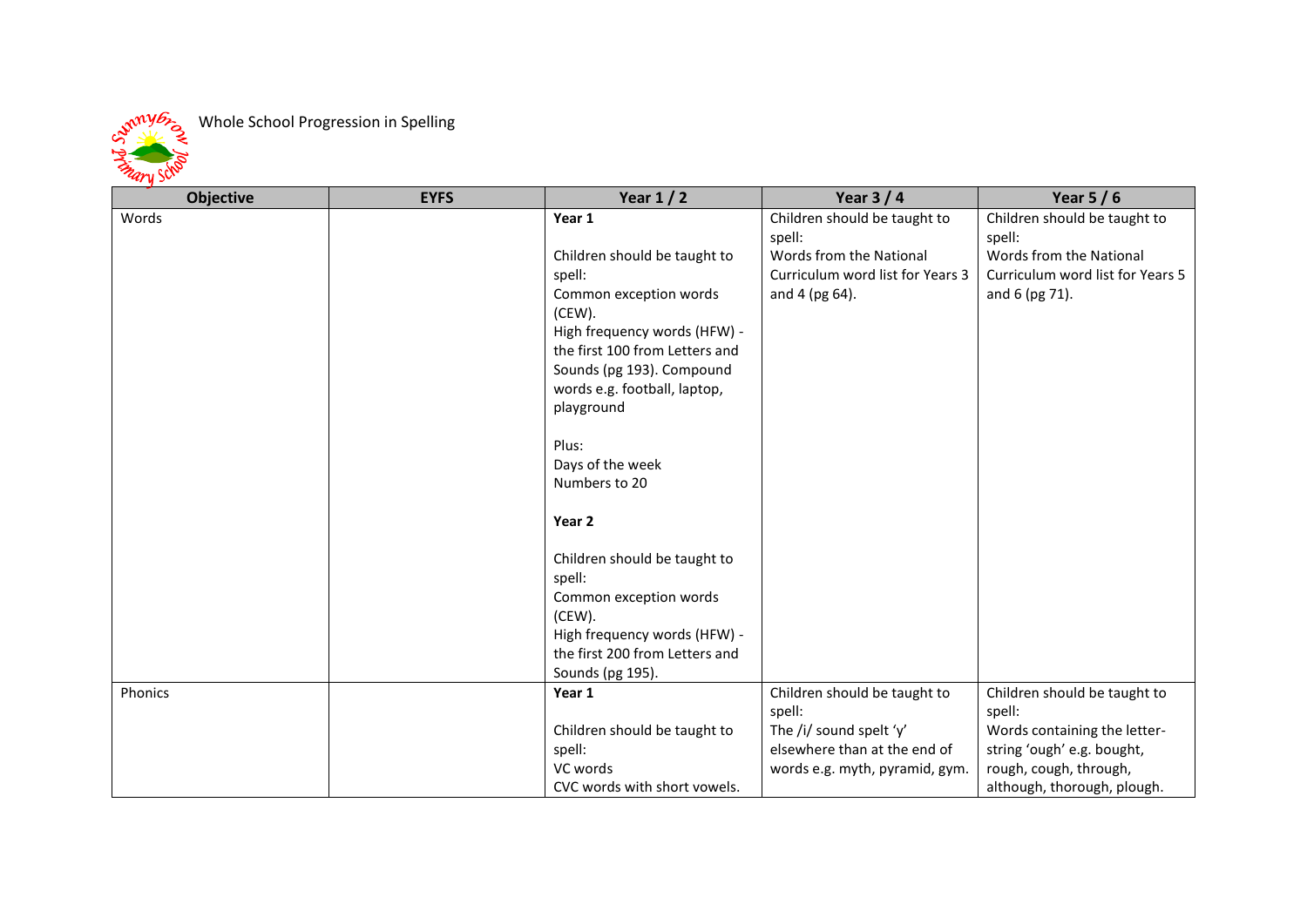|                              | CVC words with long vowels.         | Words with the /ai/ sound        | Homophones and other words         |
|------------------------------|-------------------------------------|----------------------------------|------------------------------------|
|                              | Words with adjacent                 | spelt 'ei', 'eigh', or 'ey' e.g. | that are often confused e.g.       |
|                              | consonants.                         | vein, eight.                     | practise/ practice, advise/        |
|                              | Words with consonant                | Words containing the /u/         | advice, past/ passed.              |
|                              | digraphs and some vowel             | sound spelt 'ou' e.g. double,    |                                    |
|                              | digraphs/trigraphs. Alternative     | trouble.                         |                                    |
|                              | spellings for vowel phonemes        | Homophones and near              |                                    |
|                              | e.g/ai/,/ay/,/a-e/.                 | homophones e.g. affect/ effect,  |                                    |
|                              | New consonant spellings 'ph'        | berry/bury, fair/ fare,          |                                    |
|                              | and 'wh' e.g. dolphin, alphabet,    | male/mail.                       |                                    |
|                              | which, wheel.                       |                                  |                                    |
|                              | Words ending in -y e.g. very,       |                                  |                                    |
|                              | happy, funny.                       |                                  |                                    |
|                              | Year <sub>2</sub>                   |                                  |                                    |
|                              | Children should be taught to        |                                  |                                    |
|                              |                                     |                                  |                                    |
|                              | spell:<br>Homophones and near       |                                  |                                    |
|                              |                                     |                                  |                                    |
|                              | homophones e.g. there/their/        |                                  |                                    |
|                              | they're, hear/here, see/ sea.       |                                  |                                    |
|                              | Words with alternative              |                                  |                                    |
|                              | pronunciations from Letters         |                                  |                                    |
|                              | and Sounds Phase 5.                 |                                  |                                    |
| <b>Rules and Conventions</b> | Year 1                              |                                  | Children should be taught to       |
|                              |                                     |                                  | spell:                             |
|                              | Children should be taught to        |                                  | Words with the /ee/ sound          |
|                              | spell:                              |                                  | spelt 'ei' after 'c' e.g. receive, |
|                              | Words ending 'ff', 'll', 'ss', 'zz' |                                  | receipt, ceiling plus exceptions   |
|                              | and 'ck' (Usually after a short     |                                  | protein and seize.                 |
|                              | vowel letter in short words).       |                                  |                                    |
|                              | The /ng/ sound spelt n before       |                                  |                                    |
|                              | k.                                  |                                  |                                    |
|                              | Words ending in 'tch' (/ch/         |                                  |                                    |
|                              | sound after a short vowel is        |                                  |                                    |
|                              | usually 'tch').                     |                                  |                                    |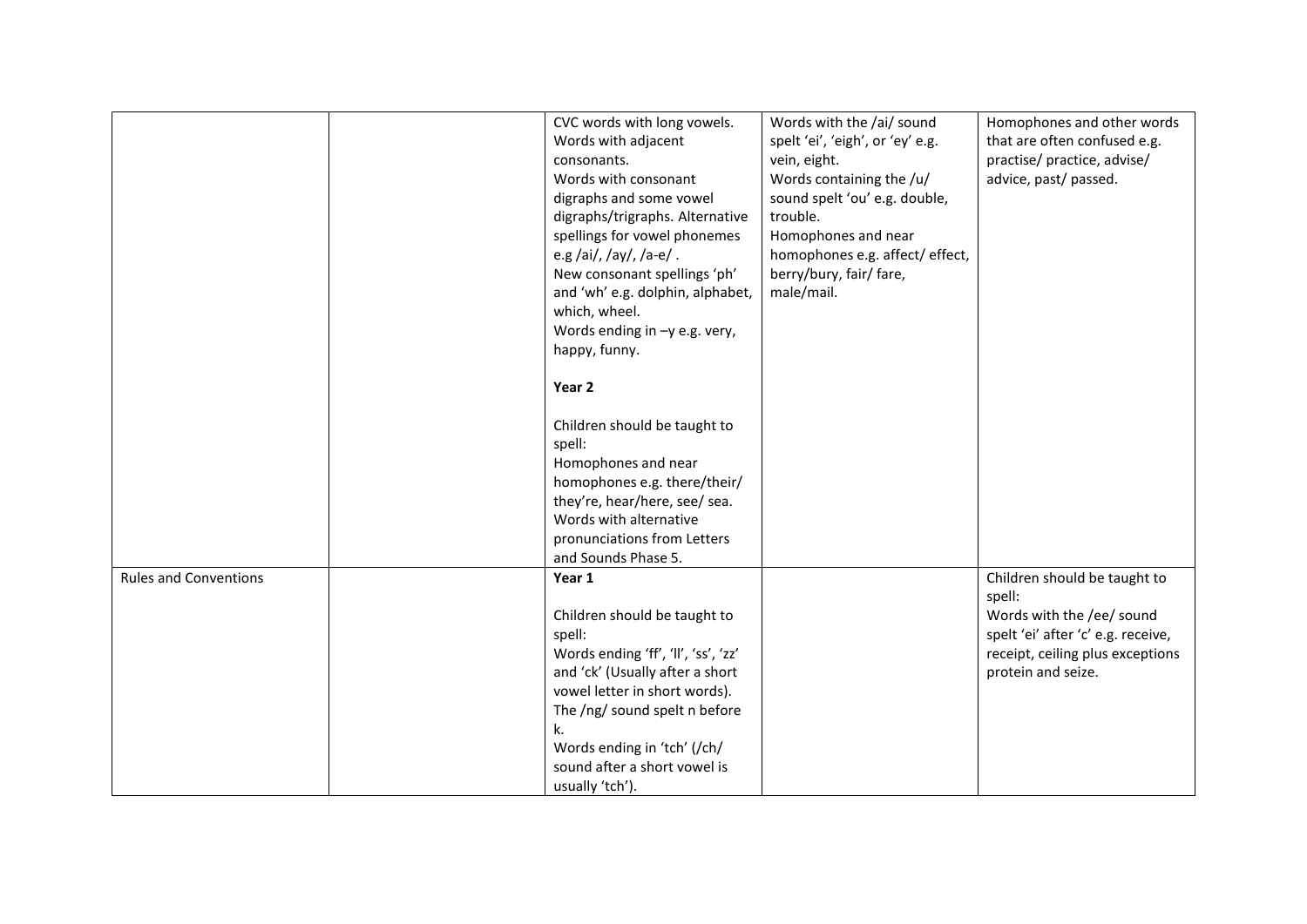|                   | Plurals of nouns adding -s and -   |                                |                              |
|-------------------|------------------------------------|--------------------------------|------------------------------|
|                   | es to words.                       |                                |                              |
|                   | Verbs where no change is           |                                |                              |
|                   | needed to the root word:           |                                |                              |
|                   | Adding endings -ing, -ed, -er.     |                                |                              |
|                   | Adjectives where no change is      |                                |                              |
|                   | needed to the root word:           |                                |                              |
|                   | Adding -er and -est.               |                                |                              |
|                   |                                    |                                |                              |
|                   | Year <sub>2</sub>                  |                                |                              |
|                   | Children should be taught to       |                                |                              |
|                   | spell:                             |                                |                              |
|                   | Words with the /j/ sound spelt     |                                |                              |
|                   | as 'ge' and 'dge' (end of words)   |                                |                              |
|                   | and 'g' (elsewhere in words).      |                                |                              |
|                   | Words with the /s/ sound spelt     |                                |                              |
|                   | 'c' before 'e', 'i','y'.           |                                |                              |
|                   | Words ending -le, -el, -al and -   |                                |                              |
|                   | il.                                |                                |                              |
|                   | Adding -ies to nouns and verbs     |                                |                              |
|                   | ending in 'y'.                     |                                |                              |
|                   | Adding -ed, -ing, -er, -est to a   |                                |                              |
|                   | root word ending in 'y' with a     |                                |                              |
|                   | consonant before it.               |                                |                              |
|                   | Adding -ing, -ed, -er, -est, -y to |                                |                              |
|                   | words ending in 'e' with a         |                                |                              |
|                   | consonant before it.               |                                |                              |
|                   | Adding -ing, -ed, -er, -est and -y |                                |                              |
|                   | to words of one syllable ending    |                                |                              |
|                   | in a single letter after a short   |                                |                              |
|                   | vowel.                             |                                |                              |
| Affixes and Roots | Year 1                             | Children should be taught to   | Children should be taught to |
|                   |                                    | spell:                         | spell:                       |
|                   | Children should be taught to       | Adding suffixes beginning with | Words with the ending /shus/ |
|                   | spell:                             | vowel letters to words of more | spelt -cious or -tious.      |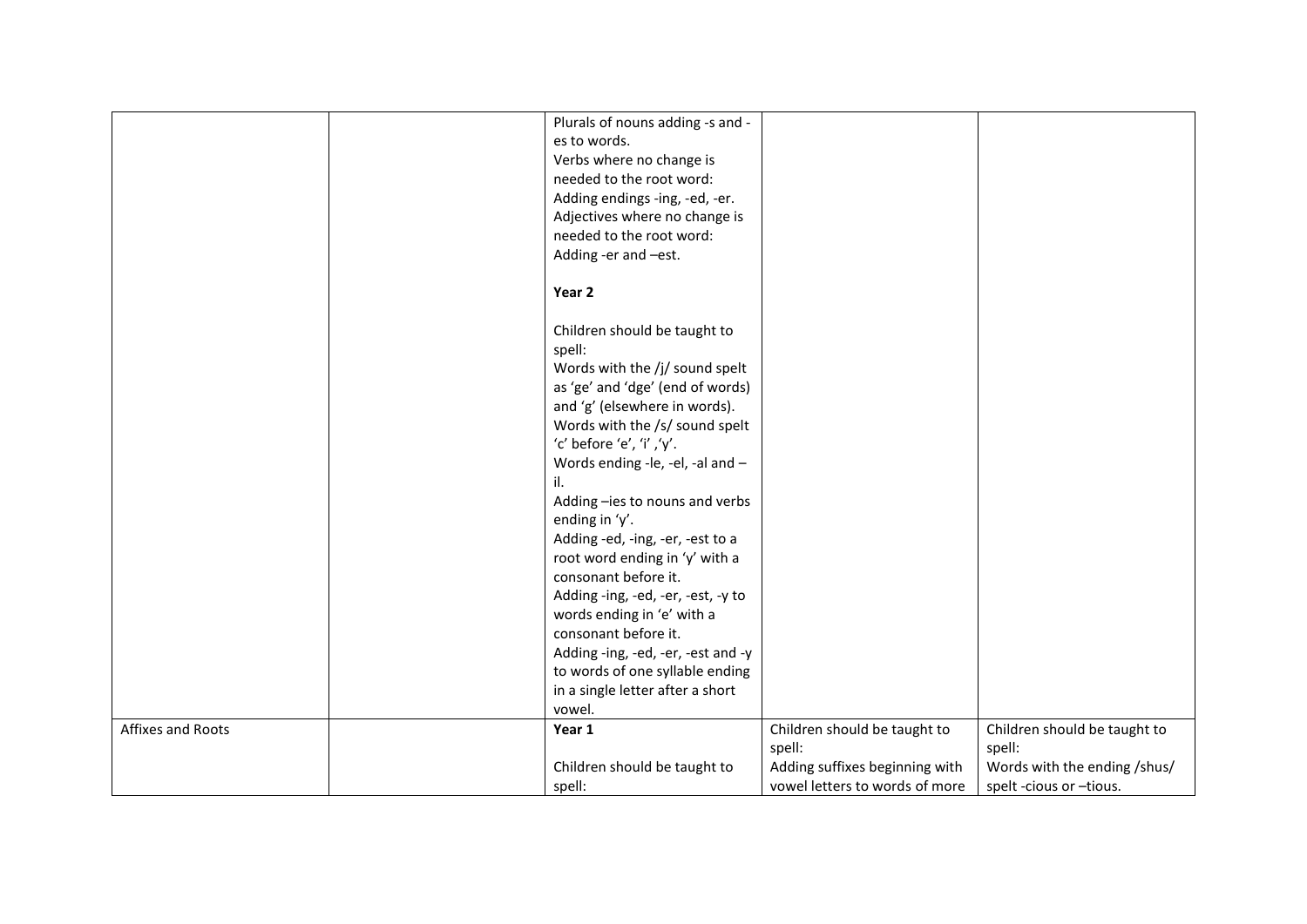|                     | Words with the addition of the<br>prefix un<br>Year 2<br>Children should be taught to<br>spell:<br>Words with the suffixes -ment.<br>-ness, -ful, -less and -ly.<br>Words ending in -tion.                          | than one syllable (words<br>ending with a single consonant<br>preceded by a short vowel<br>double the consonant before<br>adding 'ing').<br>Words using prefixes: un-, dis-,<br>mis-, in-, im-, il-, ir-, re-, sub-,<br>inter-, super-, anti-, auto-.<br>Words using suffixes: -ly, -<br>ation, -ous.<br>Words with endings sounding /<br>shun/: -tion, -sion, -ssion, -cian.<br>Words ending with the schwa<br>sound: measure, creature. | Words with the ending /shul/<br>spelt -cial or -tial.<br>Words with the endings -ant, -<br>ance/-ancy, -ent, -ence/-ency.<br>Words ending in -able and -<br>ible.<br>Words ending in -ably and -<br>ibly.<br>Adding suffixes beginning with<br>vowel letters to words ending<br>in -fer (The 'r' is doubled if the -<br>fer is still stressed when the<br>ending is added. The 'r' is not<br>doubled if the -fer is no longer<br>stressed). |
|---------------------|---------------------------------------------------------------------------------------------------------------------------------------------------------------------------------------------------------------------|-------------------------------------------------------------------------------------------------------------------------------------------------------------------------------------------------------------------------------------------------------------------------------------------------------------------------------------------------------------------------------------------------------------------------------------------|---------------------------------------------------------------------------------------------------------------------------------------------------------------------------------------------------------------------------------------------------------------------------------------------------------------------------------------------------------------------------------------------------------------------------------------------|
| <b>Word Origins</b> | Year 2<br>Children should be taught to<br>spell:<br>Words with the /n/ sound spelt<br>'kn' and (less often) 'gn' at the<br>beginning of words.<br>Words with the /r/ sound spelt<br>'wr' at the beginning of words. | Children should be taught to<br>spell:<br>Words with the /k/ sound spelt<br>'ch' (Greek in origin) e.g.<br>scheme, chemist.<br>Words with the /sh/ sound<br>spelt 'ch' (mostly French in<br>origin) e.g. chef, machine.<br>Words ending with the /g/<br>sound spelt -gue and the /k/<br>sound spelt -que (French in<br>origin) e.g. league, unique.<br>Words with the /s/ sound spelt<br>'sc' (Latin in origin) e.g. science,<br>scene.   | Children should be taught to<br>spell:<br>Words with silent letters (i.e.<br>letters whose presence cannot<br>be predicted from the<br>pronunciation of the word) e.g.<br>doubt, island, lamb.                                                                                                                                                                                                                                              |
| Grammar             | Year 2<br>Children should be taught to<br>spell:<br>Words with contractions e.g.<br>can't, didn't.                                                                                                                  | Children should be taught to<br>spell:<br>Possessive apostrophe with<br>plural words e.g. girls' boys'<br>babies' children's.                                                                                                                                                                                                                                                                                                             | Children should be taught to<br>spell:<br>Words using a hyphen to link a<br>prefix to a root word e.g. co-<br>ordinate, re-iterate, co-own.                                                                                                                                                                                                                                                                                                 |